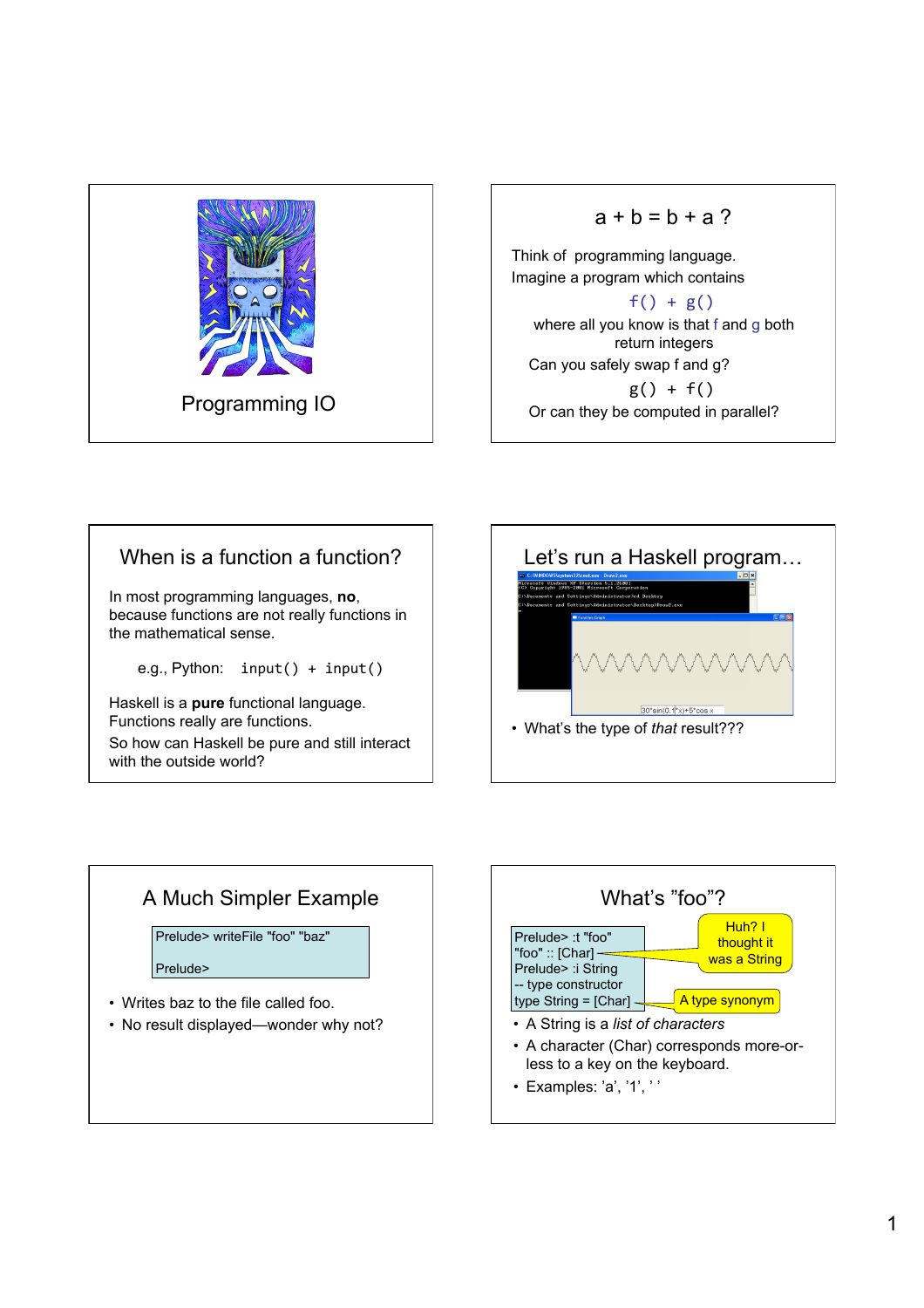









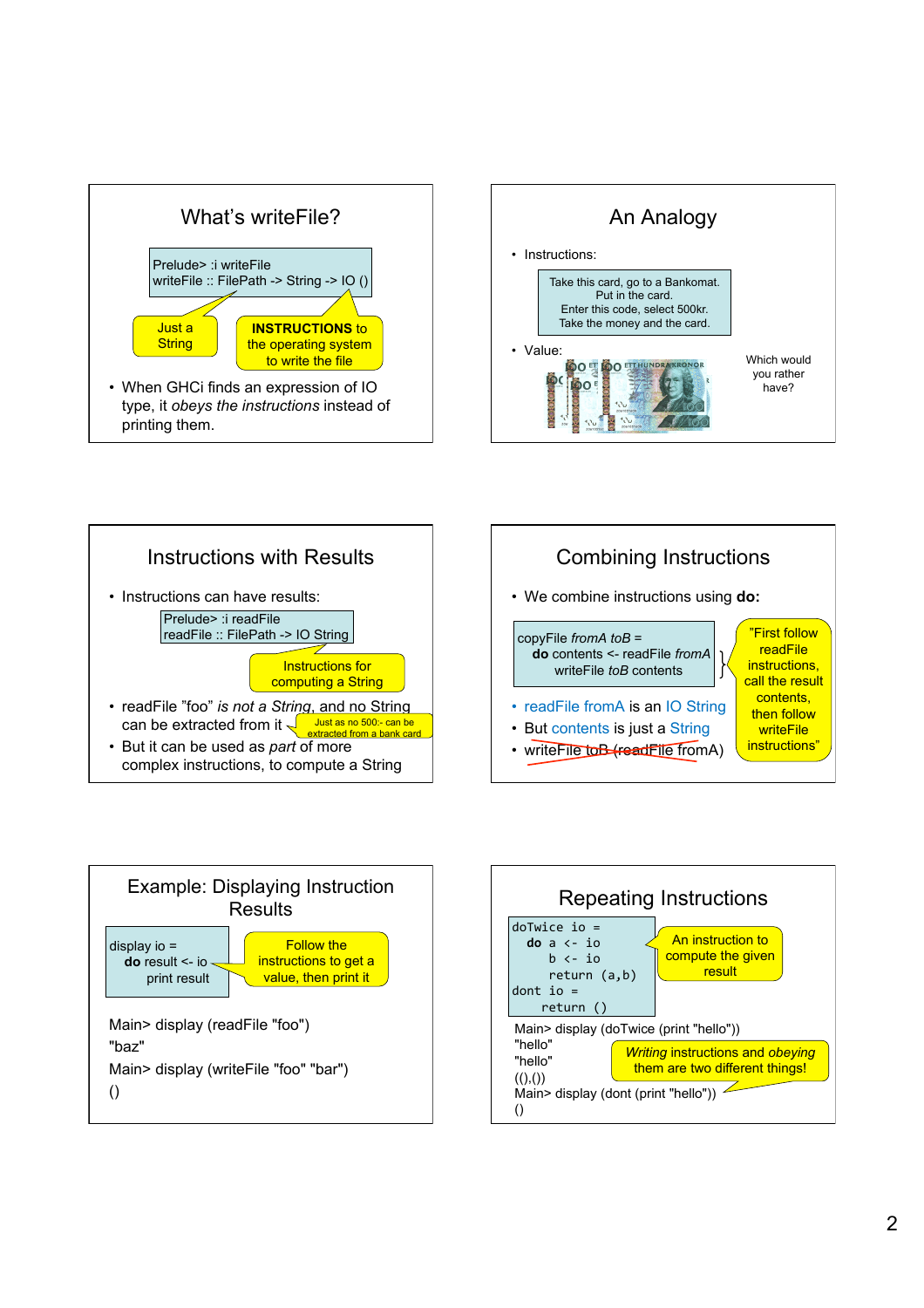

- Functions always give the same result for the same arguments
- Instructions can behave differently on different occasions
- Confusing them (as in most programming languages) is a major source of bugs
	- This concept a major breakthrough in programming languages in the 1990s
	- How would you write doTwice in C?







## An example

· Suppose:

lastCommand :: [IO a] -> IO a lastCommand ios = head (reverse io)

• What happens: lastCommand [print "apa", print "bepa", print "cepa"]



• Useful functions: sequence ::  $[IO a]$  ->  $IO$   $[a]$ sequence ::  $[IO a]$  ->  $IO ()$ • Example: printTable :: [String] -> IO () printTable  $xs = ?$ ghci> printTable ["apa","bepa","cepa"]  $1:apa$  $2:$  bepa 3: cepa